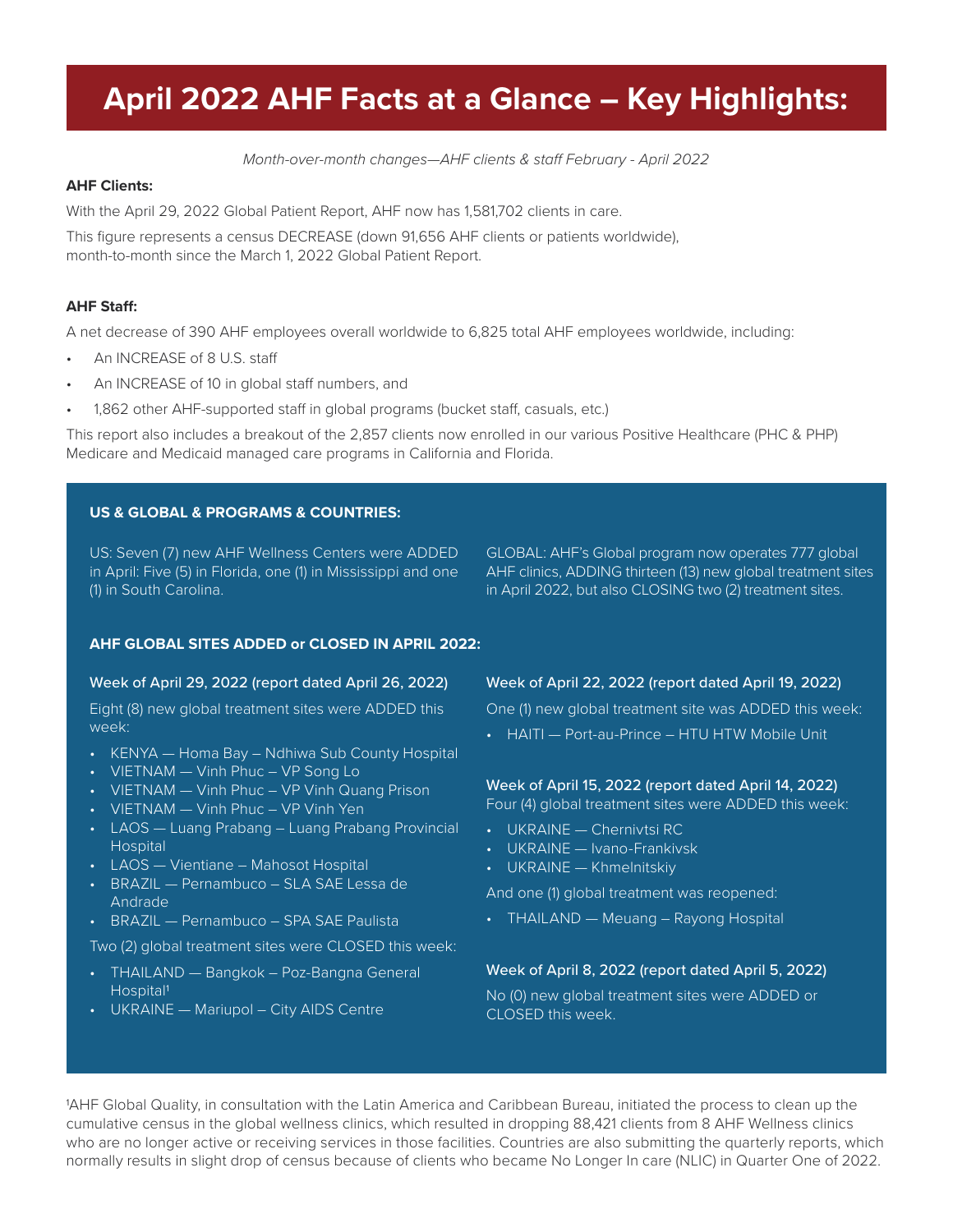Under its **Positive Healthcare** brand, AHF operates managed care programs for people living with HIV and/or AIDS in California and Florida. http://positivehealthcare.net Total Current Positive Healthcare Client Enrollment is 2,857 clients, with Roster Numbers broken down as follows:

#### In California:

- 775 enrollees in PHC California, a Medi-Cal (Medicaid) managed care plan for people living with AIDS in Los Angeles County.
- 658 enrollees in PHP (HMO SNP) Medicare Advantage Prescription Drug health plan specifically for Medicare beneficiaries who are living with AIDS in reside in Los Angeles County.

#### In Florida:

• 1,424 enrollees PHP (HMO SNP), a Medicare Advantage Prescription Drug health plan specifically for Medicare beneficiaries who are living with HIV and reside in Broward and Miami-Dade Counties.

**AHF Research** has over 10 years of experience with anti-retroviral (ARV) studies and is dedicated to discovering better treatments and improving quality of life for people living with HIV. aidshealth.org/research

**AHF Dental** currently operated two full service dental clinics for people living with HIV/AIDS in the US. In Los Angeles, the Downtown AHF Dental Clinic serves a census of 1,348\* patients (\*as of 4/30/22). In South Florida, the AHF Dental Clinic in Ft. Lauderdale currently serves a census of 342 patients. (\*as of 4/30/22).

#### **AHF A"liates**

AID Atlanta was first established in 1982 and affiliated with AHF in June 2015. aidatlanta.org

AIDS Center of Queens County (ACQC) – The AIDS Center of Queens (NY) County was first established in 1986 and affiliated with AHF in February 2015. acqc.org

AIDS Outreach Center (North Texas) – AOC began as a grassroots organization responding to the devastation of the HIV/ AIDS epidemic in 1986 and affiliated with AHF in Oct. 2017. aoc.org

AIDS Taskforce of Greater Cleveland (ATGC) – The AIDS Taskforce of Greater Cleveland was first established in 1983 and affiliated with AHF in June 2013. aidstaskforce.org

AIN (AIDS Interfaith Network d.b.a. as Access and Information Network), AIDS service organization serving vulnerable, lowincome individuals in high levels of need in Dallas and North Texas for more than 30 years. Affiliated with AHF in September 2019. aindallas.org

Broward House Founded in 1988 in Ft Lauderdale to provide housing to those living with HIV or AIDS, housing remains a core component of Broward House's services. The agency expanded its services to include prevention, education, and related services in order to reduce the number of people becoming infected with HIV, increase the number of individuals living with HIV receiving care, and reduce stigma. It affiliated with AHF in February 2022. browardhouse.org

CALOR (Comprensión y Apoyo a Latinos en Oposición al Retrovirus) – For over 30 years, a leading provider of HIV/AIDS services to Chicago's Latino community, affiliated with AHF in February 2017. facebook.com/CALORChicago

Iris House Established in 1993, Iris House focuses on the needs of women living with HIV or AIDS in New York City and the greater NY/NJ area. It affiliated with AHF in July 2019. irishouse.org

South Side Help Center (SSHC) – Chicago's South Side Help Center was founded in 1987 and affiliated with AHF in February 2015. southsidehelp.org

Thursday's Child. Established in 1989 and affiliated with AHF in November 2021,Thursday's Child's mission is to develop, to coordinate, and to provide services for People Living with and affected by HIV/AIDS on Long Island. thursdayschildofli.org

WORLD (Women Organized to Respond to Life-threatening Diseases) The Oakland/East Bay-based WORLD was established in 1991 and affiliated with AHF in September 2014. womenhiv.org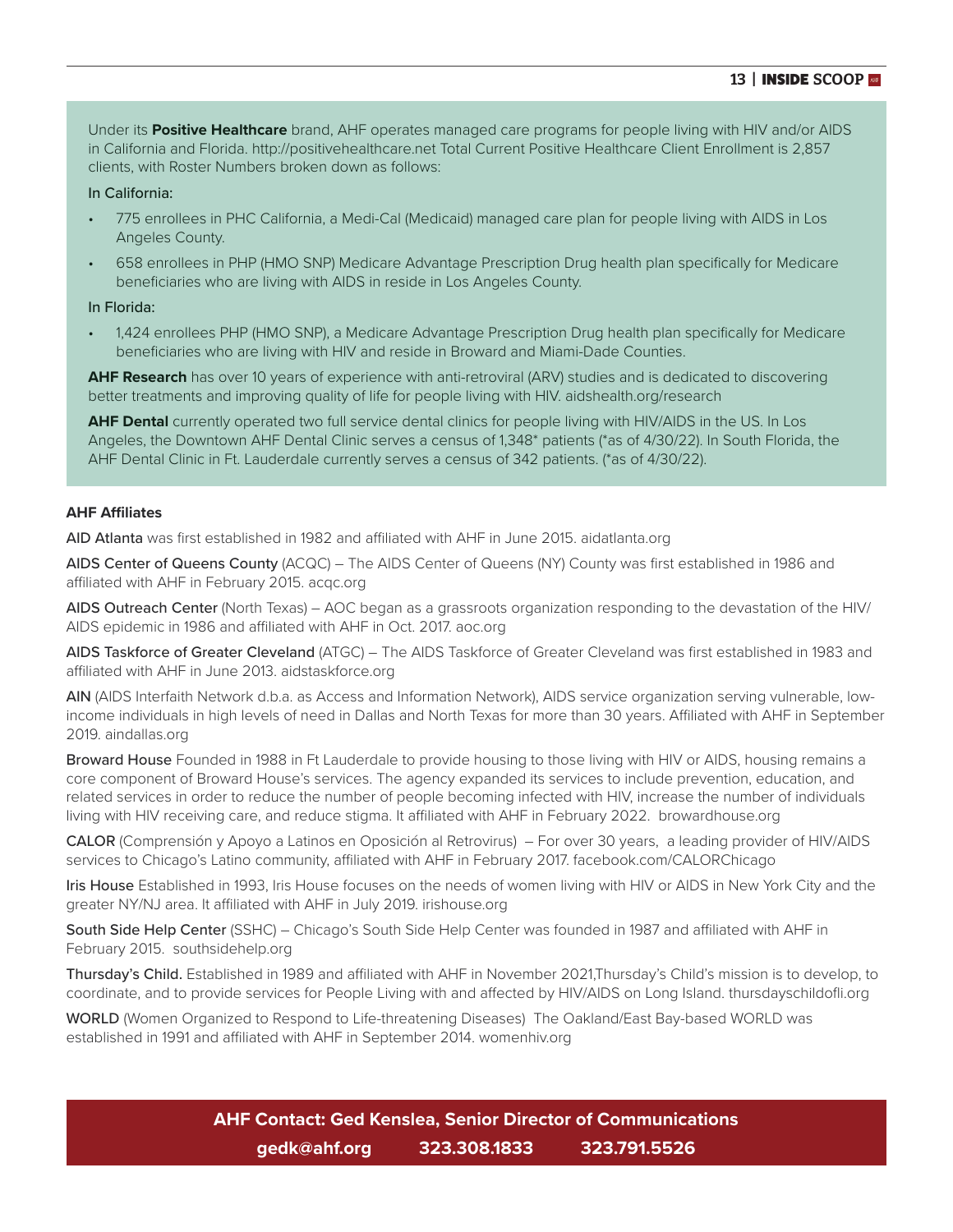# **INSIDE SCHEE ARE:** AHF Facts at a Glance April 2022

| <b>AHF Patients/Clients Worldwide</b><br>1,581,702*<br>*As of April 29, 2022 (down 91,656 since 4/1//22)<br>US clients: 107,952                                                                                                                    |  |
|----------------------------------------------------------------------------------------------------------------------------------------------------------------------------------------------------------------------------------------------------|--|
| <b>AHF Employees, Worldwide Total:</b><br>6,825<br><b>AHF Employees, US</b><br>2,413<br><b>AHF Employees, GLOBAL</b><br>2,550<br><b>AHF-supported staff, OTHER</b><br>1,862<br>Europe: 206; Africa: 848; Asia: 718;<br>Latin America/Caribbean: 90 |  |
| <b>Number of AHF States</b><br>17                                                                                                                                                                                                                  |  |
| AL, CA, FL, GA, IL, IN, LA, MD, MS, NV, NJ, NY,<br>$+DC & PR$<br>OH, PA, PR, SC, TX, WA & District of Columbia                                                                                                                                     |  |
| <b>Number of AHF Countries:</b><br>45                                                                                                                                                                                                              |  |
| Africa<br>13<br>Ethiopia, Kenya, Lesotho, Mozambique, Malawi, Nigeria,<br>Rwanda, Sierra Leone, South Africa, Eswatini, Uganda,<br>Zambia, Zimbabwe                                                                                                |  |
| <b>Americas</b><br>13<br>Argentina, Brazil, Chile, Colombia, Dominican Republic,<br>El Salvador, Guatemala, Haiti, Jamaica, Mexico, Panama,<br>Peru, USA                                                                                           |  |
| Asia<br>10                                                                                                                                                                                                                                         |  |
| Cambodia, China, India, Indonesia, Laos, Myanmar,<br>Nepal, Philippines, Thailand, Vietnam                                                                                                                                                         |  |
| Europe<br>Estonia, Georgia, Greece, Lithuania, Netherlands,<br>Portugal, Russia, Ukraine, U.K.                                                                                                                                                     |  |
| Annual Budget, FY 2022: (proj)<br>\$2.6 billion<br>\$2.1 billion<br>Annual Budget, FY 2021:                                                                                                                                                        |  |

| <b>AHF Healthcare Centers, US</b>              | 69                  |
|------------------------------------------------|---------------------|
| www.hivcare.org                                | 15 states & DC & PR |
| <b>Global AHF Clinics</b>                      | 777                 |
| <b>AHF Pharmacy Outlets, US</b>                | 62                  |
| www.ahfpharmacy.org                            | 14 states & DC & PR |
| Out of the Closet Stores, US                   | 22                  |
| www.outofthecloset.org                         | 7 states            |
| <b>AHF Wellness Centers, US</b>                | 35                  |
| www.freestdcheck.org                           | 13 states & DC      |
| <b>Wellness Centers, Global</b>                | 12<br>5 countries   |
| Free HIV Tests provided, 2021                  | 169,874             |
| US & affiliates                                | 2020: 126,442       |
| 2,113 HIV+s identified in 2021 (1.2%+rate)     | 2019: 221,277       |
| Free HIV Tests, Global, 2021                   | 3,619,181           |
| www.freehivtest.net                            | 2020: 3,260,486     |
| 119,258 HIV+s identified in 2021 (3.3% + rate) | 2019: 4,463,357     |
| <b>Mobile Testing Units, US</b>                | 15<br>9 states      |
| <b>Mobile Testing Units, Global</b>            | 6<br>5 countries    |
| Free condoms distributed 2021                  | 73,870,087          |
| (GLOBAL & US combined)                         | 2020: 68,873,376    |

2019: 91,021,890